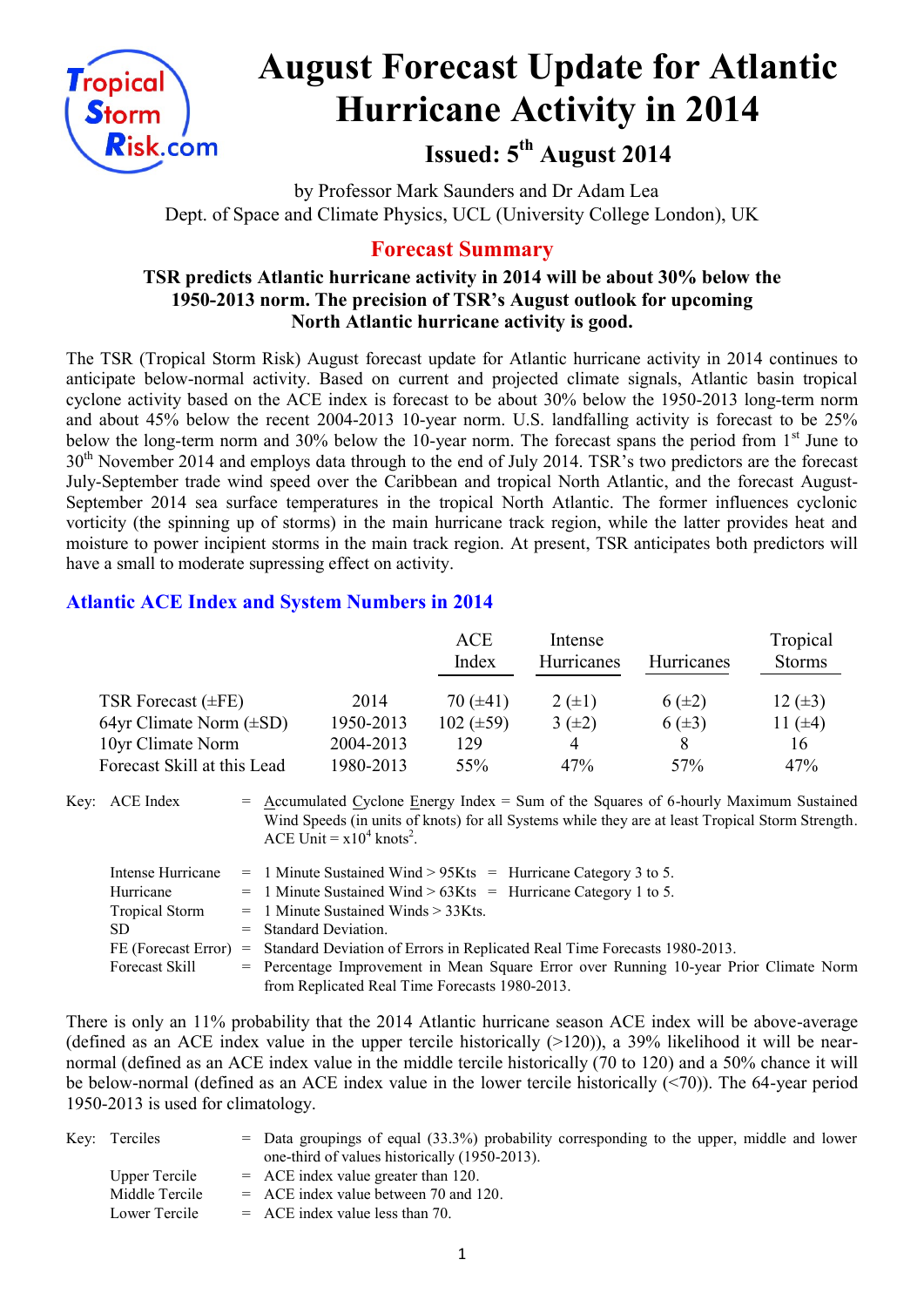#### **ACE Index & Numbers Forming in the MDR, Caribbean Sea and Gulf of Mexico in 2014**

|                              |           | ACE<br>Index  | Intense<br>Hurricanes | Hurricanes  | Tropical<br><b>Storms</b> |
|------------------------------|-----------|---------------|-----------------------|-------------|---------------------------|
| TSR Forecast $(\pm FE)$      | 2014      | 47 $(\pm 42)$ | $1 (\pm 1)$           | 4 $(\pm 2)$ | $7(\pm 2)$                |
| 64yr Climate Norm $(\pm SD)$ | 1950-2013 | 81 $(\pm 58)$ | $2(\pm 2)$            | $4(\pm 3)$  | 7 $(\pm 4)$               |
| Forecast Skill at this Lead  | 1980-2013 | 47%           | 50%                   | 63%         | 52%                       |

The Atlantic hurricane Main Development Region (MDR) is the region  $10^{\circ}N-20^{\circ}N$ ,  $20^{\circ}W-60^{\circ}W$  between the Cape Verde Islands and the Caribbean Lesser Antilles. A storm is defined as having formed within this region if it reached at least tropical depression status while in the area.

There is only a 14% probability that the 2014 Atlantic hurricane season ACE index will be above-average (defined as an ACE index value in the upper tercile historically  $(>92)$ ), a 40% likelihood it will be nearnormal (defined as an ACE index value in the middle tercile historically (43 to 92) and a 46% chance it will be below-normal (defined as an ACE index value in the lower tercile historically (<43)). The 64-year period 1950-2013 is used for climatology.

#### **USA Landfalling ACE Index and Numbers in 2014**

|                              |           | <b>ACE</b><br>Index | Hurricanes | Tropical<br><b>Storms</b> |
|------------------------------|-----------|---------------------|------------|---------------------------|
| <b>TSR Forecast (Range)</b>  | 2014      | $1.8(0.4-3.0)$      | $2(1-3)$   | $3(1-5)$                  |
| 64yr Climate Norm $(\pm SD)$ | 1950-2013 | $2.4 (\pm 2.2)$     | $(\pm 1)$  | $3(\pm 2)$                |
| 10yr Climate Norm            | 2004-2013 | 2.7                 |            | 4                         |
| Forecast Skill at this Lead  | 1980-2013 | <b>29%</b>          | 17%        | 8%                        |

| Key: ACE Index | $=$ Accumulated Cyclone Energy Index $=$ Sum of the Squares of hourly Maximum Sustained                |
|----------------|--------------------------------------------------------------------------------------------------------|
|                | Wind Speeds (in units of knots) for all Systems while they are at least Tropical Storm                 |
|                | Strength and over the USA Mainland (reduced by a factor of 6). ACE Unit = $x10^4$ knots <sup>2</sup> . |
|                | Strike Category = Maximum 1 Minute Sustained Wind of Storm Directly Striking Land.                     |
|                | USA Mainland $=$ Brownsville (Texas) to Maine                                                          |
| Range          | = Minimum and Maximum Values approximately corresponding to One Standard Deviation in                  |
|                | Replicated Real Time Forecasts 1980-2013                                                               |

USA landfalling intense hurricanes are not forecast since we have no skill at any lead.

There is a 36% probability that in 2014 the USA landfalling ACE index will be above average (defined as a USA ACE index value in the upper tercile historically (>2.51)), a 31% likelihood it will be near-normal (defined as a USA ACE index value in the middle tercile historically (1.09 to 2.51)) and a 33% chance it will be below-normal (defined as a USA ACE index value in the lower tercile historically (<1.09)). The 64-year period 1950-2013 is used for climatology.

#### **Caribbean Lesser Antilles Landfalling Numbers in 2014**

|                             |           | ACE<br>Index   | Intense<br>Hurricanes | <b>Hurricanes</b> | Tropical<br><b>Storms</b> |
|-----------------------------|-----------|----------------|-----------------------|-------------------|---------------------------|
| <b>TSR Forecast (Range)</b> | 2014      | $0.8(0.3-1.1)$ | $0(0-1)$              | $0(0-1)$          | $1(1-2)$                  |
| 64yr Climate Norm           | 1950-2013 |                |                       |                   |                           |
| 10yr Climate Norm           | 2004-2013 | $\perp$        |                       |                   |                           |
| Forecast Skill at this Lead | 1980-2013 | 26%            | 13%                   | 35%               | 29%                       |

Key:  $ACE Index = Accumulated Cyclone Energy Index = Sum of the Squares of hourly Maximum Sustainable$ Wind Speeds (in units of knots) for all Systems while they are at least Tropical Storm Strength and over the USA Mainland (reduced by a factor of 6). ACE Unit =  $x10^4$  knots<sup>2</sup>. Strike Category = Maximum 1 Minute Sustained Wind of Storm Directly Striking Land.

Lesser Antilles = Island Arc from Anguilla to Trinidad Inclusive.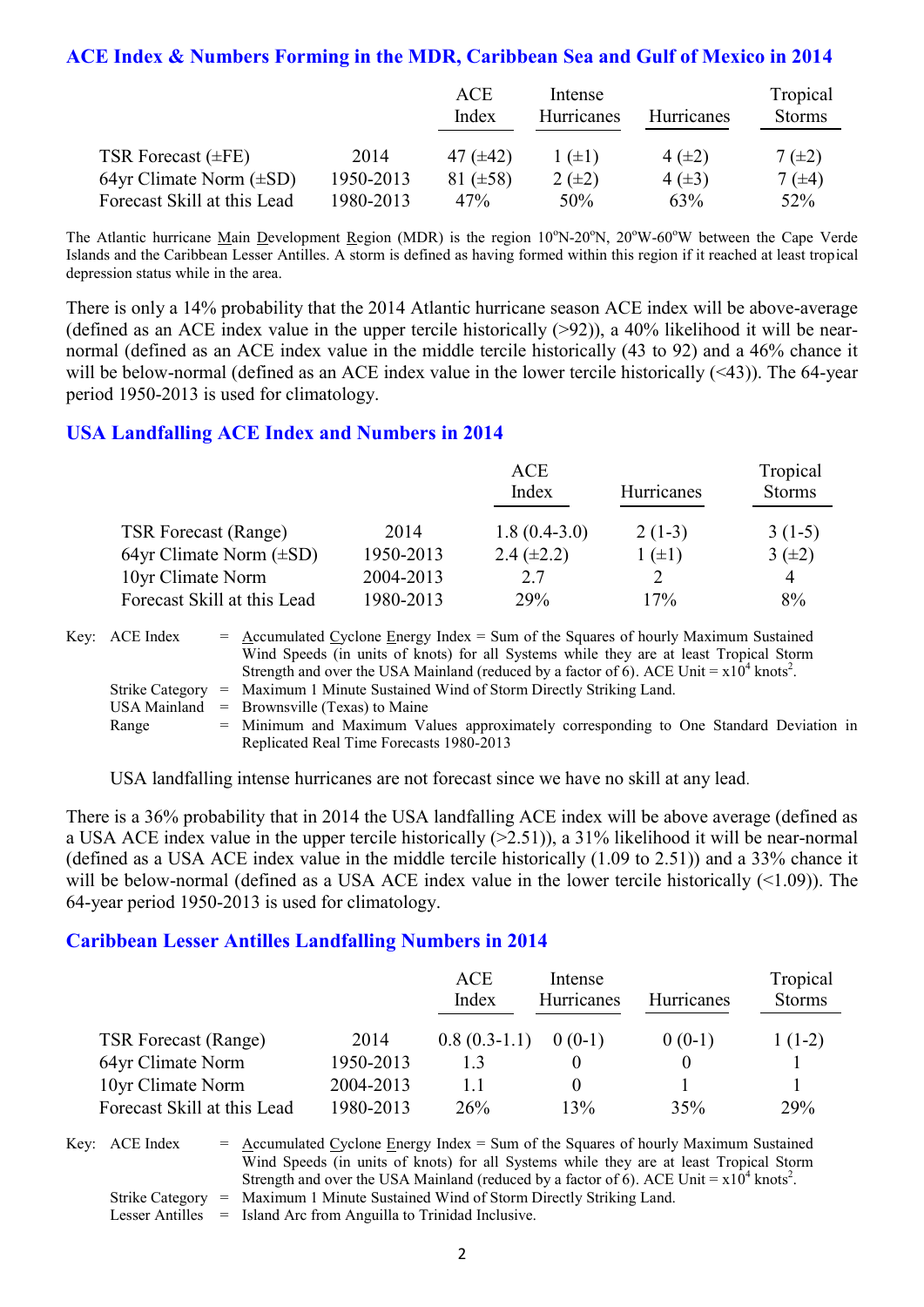#### **Key Predictors for 2014**

The main factors behind the TSR forecast for a below-norm hurricane season in 2014 are the anticipated moderate supressing effect of the July-September forecast trade wind at 925mb height over the Caribbean Sea and tropical North Atlantic region  $(7.5°N - 17.5°N, 30°W - 100°W)$ , and the small suppressing effect of August-September forecast sea surface temperature for the Atlantic MDR  $(10°N - 20°N, 20°W 60°W$ ). The current forecasts for these predictors are  $1.13 \pm 0.47$  ms<sup>-1</sup> stronger than normal which is similar to the early July forecast value of  $1.16 \pm 0.60$  ms<sup>-1</sup> stronger than normal (1980-2013 climatology), and 0.07±0.18˚C cooler than normal (1980-2013 climatology) which is warmer than the early July forecast value of  $0.22\pm0.18^{\circ}$ C cooler than normal. The July-September 2014 trade wind prediction at this lead is based on the observed July 2014 trade wind speed anomaly. The forecast skills for these predictors at this lead are 73% and 83% respectively.

#### **Forecast Model for US ACE Index and US Landfalling Hurricane Numbers**

The TSR early August forecast for the US ACE index and US landfalling hurricane and tropical storm numbers in 2014 is predicted from an ensemble of two models: (1) the July 2014 tropospheric wind anomalies between heights of 925mb and 400mb over North America, the east Pacific and the North Atlantic (*Saunders and Lea, 2005*). Wind anomalies in these regions in July are indicative of persistent atmospheric circulation patterns that either favour or hinder evolving hurricanes from reaching US shores during August and September; (2) thinning from the forecast total Atlantic basin activity.

Saunders, M. A. and A. S. Lea, Seasonal prediction of hurricane activity reaching the coast of the United States, *Nature*, 434, 1005-1008, 2005.

#### **The Precision of Seasonal Hurricane Forecasts**

The figure below displays the seasonal forecast skill as a function of lead time for predicting the number of North Atlantic hurricanes. Skill is displayed for the most recent 10-year period 2004-2013 and is shown for three forecast centres: TSR, NOAA (National Oceanic and Atmospheric Administration) and CSU (Colorado State University). The TSR skills below differ from those on page 1 as the latter are computed for the 34-year period 1980-2013.



Month of Forecast Issue

*Skill of seasonal outlooks for North Atlantic hurricane activity 2004-2013 as a function of issue month and climatology.*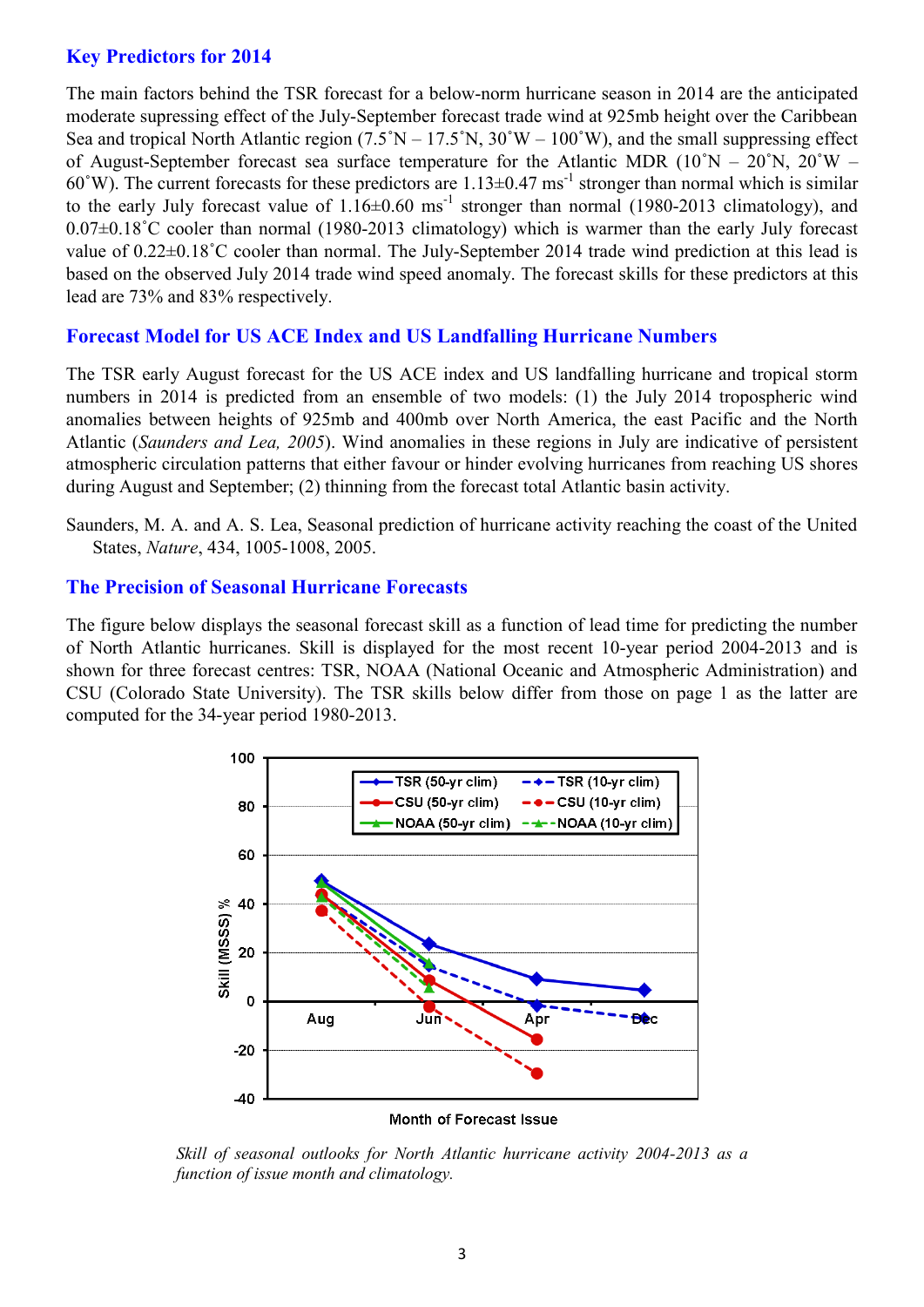Forecast precision is assessed using the Mean Square Skill Score (MSSS) which is the percentage improvement in mean square error over a climatology forecast. Positive skill indicates that the model performs better than climatology, while a negative skill indicates that it performs worse than climatology. Two different climatologies are used: a fixed 50-year (1950-1999) climatology and a running prior 10 year climate norm.

It should be noted that NOAA does not issue seasonal hurricane outlooks before late May and that CSU stopped providing quantitative extended-range hurricane outlooks from the prior December in 2011. It is clear from the figure that there is little skill in forecasting the upcoming number of hurricanes from the previous December. Skill climbs slowly as the hurricane season approaches with moderate skill levels being achieved from early July (especially by TSR) and good skill levels being achieved from early August.

In terms of recent seasonal forecast successes and failures, TSR correctly predicted the tercile (lower, middle, upper) of the North Atlantic hurricane seasons in 2004, 2005, 2008, 2010, 2011 and 2012 from the previous December. In contrast, the TSR extended range forecasts for the 2003, 2006, 2007, 2009 and 2013 hurricane seasons were less impressive.

## **Further Information and Next Forecast**

Further information about TSR forecasts and verifications may be obtained from the TSR web site *http://www.tropicalstormrisk.com*. This is the final TSR forecast outlook for the 2014 Atlantic hurricane season. A summary of the 2014 Atlantic hurricane season and a verification of the TSR seasonal forecasts will be issued in January 2015.

# **Appendix – Predictions from Previous Months**

| <b>Atlantic ACE Index and System Numbers 2014</b> |             |                     |                                    |                   |                       |  |  |
|---------------------------------------------------|-------------|---------------------|------------------------------------|-------------------|-----------------------|--|--|
|                                                   |             | <b>ACE</b><br>Index | Named<br>Tropical<br><b>Storms</b> | <b>Hurricanes</b> | Intense<br>Hurricanes |  |  |
| Average Number $(\pm SD)$ (1950-2013)             |             | 102 $(\pm 59)$      | 11 $(\pm 4)$                       | $6(\pm 3)$        | 3(±2)                 |  |  |
| Average Number (2004-2013)                        |             | 129                 | 16                                 | 8                 | 4                     |  |  |
|                                                   | 5 Aug 2014  | 70 $(\pm 41)$       | 12 $(\pm 3)$                       | $6(\pm 2)$        | $2 (+1)$              |  |  |
|                                                   | 4 Jul 2014  | 74 $(±45)$          | $12 (+3)$                          | 5(±2)             | $2 (+2)$              |  |  |
|                                                   | 5 Jun 2014  | 77 $(\pm 50)$       | 12 $(±4)$                          | 5(.43)            | $2 (+2)$              |  |  |
| TSR Forecasts $(\pm SD)$                          | 27 May 2014 | 73 $(\pm 53)$       | $12 (+4)$                          | 5(±3)             | $2 (+2)$              |  |  |
|                                                   | 7 Apr 2014  | $75(\pm 57)$        | 12 $(±4)$                          | 5(.13)            | $2 (+2)$              |  |  |
|                                                   | 12 Dec 2013 | $106 (\pm 58)$      | 14 $(±4)$                          | $6(\pm 3)$        | 3(±2)                 |  |  |
|                                                   | 31 Jul 2014 | 65                  | 10                                 | 4                 |                       |  |  |
|                                                   | 1 Jul 2014  | 65                  | 10                                 | $\overline{4}$    |                       |  |  |
| <b>CSU</b> Forecasts                              | 2 Jun 2014  | 65                  | 10                                 | $\overline{4}$    |                       |  |  |
|                                                   | 10 Apr 2014 | 55                  | 9                                  | 3                 |                       |  |  |
| <b>NOAA Forecast</b>                              | 22 May 2014 | 37-93               | $8 - 13$                           | $3-6$             | $1-2$                 |  |  |
| UK Met Office<br>Forecast                         | 16 May 2014 | 84 $(\pm 37)$       | 10(.43)                            | $6(\pm 3)$        |                       |  |  |
| Institute of                                      | 1 Aug 2014  |                     | 9                                  | $\overline{4}$    |                       |  |  |
| Meteorology, Cuba                                 | 4 May 2014  |                     | 9                                  | $\overline{4}$    |                       |  |  |

#### **1. Atlantic ACE Index and System Numbers**